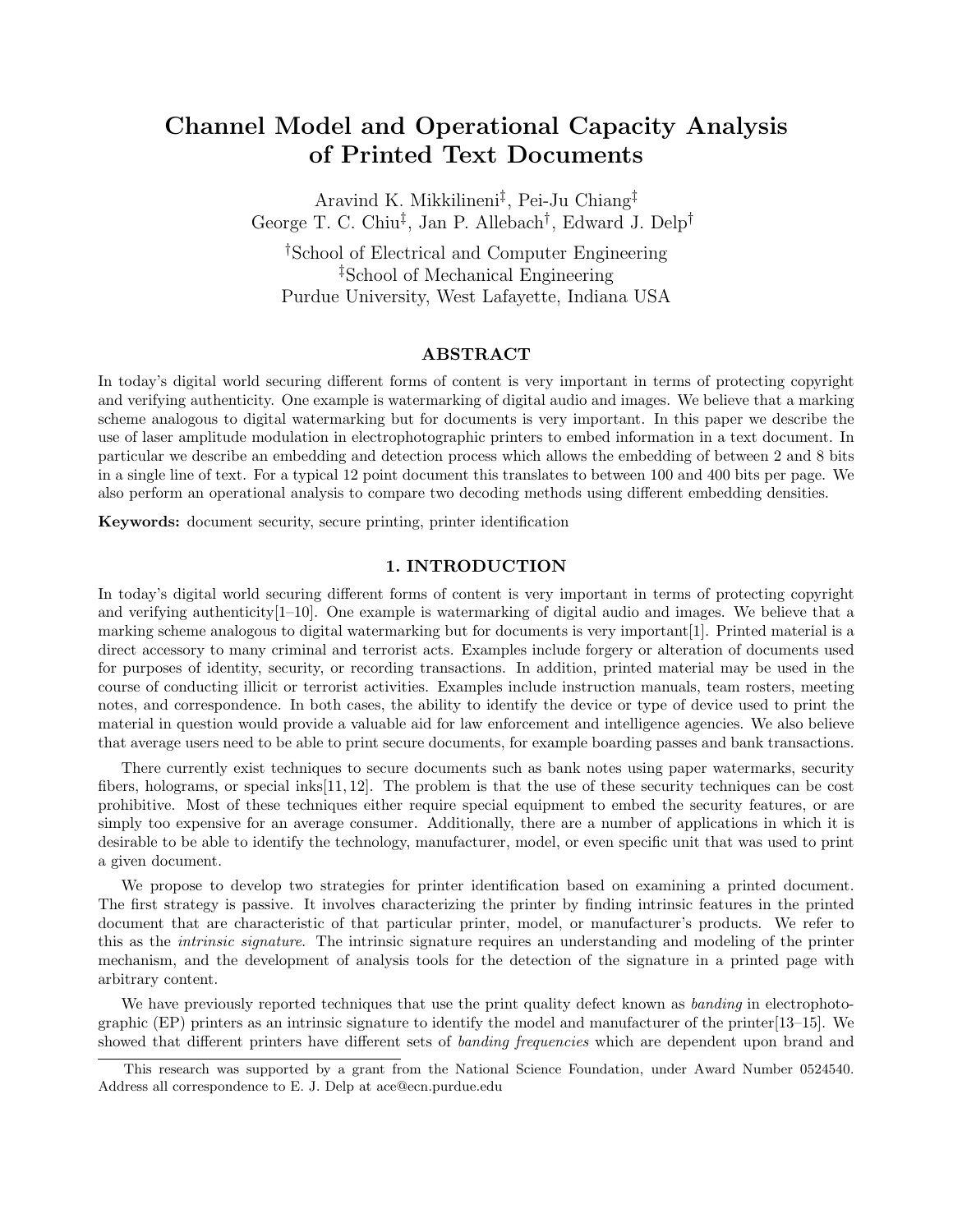

Figure 1. Diagram of the EP process: (A) charging, (B) exposure, (C) development, (D) transfer, (E) fusing, (F) cleaning

model. By using texture features to characterize this intrinsic signature, we have been able to correctly identify the source printer of printed text documents generated by both EP and inkjet printers[16–19].

The second strategy is active. We embed an *extrinsic signature* in a printed page. This signature is generated by modulating the process parameters in the printer mechanism to encode identifying information such as the printer serial number and date of printing. To detect the extrinsic signature we use the tools developed for intrinsic signature detection. We have successfully been able to embed information into a document with electrophotographic (EP) printers by modulating the banding intrinsic feature[20].

Embedding extrinsic features into a document also requires knowledge of the specific print mechanism. During the past few years, many techniques to reduce banding artifacts have been successfully demonstrated by modulating various process parameters such as laser intensity/timing/pulse width (exposure modulation)[21], motor control[22], and laser beam steering[23]. These techniques can also be used to inject "artificial" banding signals that are not intrinsic to the printer. The technological understanding and capability to implement these techniques are not easily obtained meaning it will be difficult for someone to "hack" it.

One issue with embedding extrinsic signatures is that the information should not be detectable by the human observer but needs to be detectable by suitable detection algorithms.[20] This can be accomplished by exploiting the band-pass characteristics of the human visual system with regard to contrast sensitivity. An HP Color LaserJet 4500 is used as the experimental platform for this study. Although a print color engine is used as the experimental system, we will focus only on the monochrome results for this study.

Previously we have demonstrated this ability to embed an extrinsic signature in documents which contain halftone images or text[20, 24–27]. Using a frequency shift keying modulation scheme[27], we were able to embed 150 bits into a full page of 12 point text, or 3 bits in each text line.

In the following sections we will extend our current work on modeling of the text document as a communication channel. Additional embedding methods will be explored to enable embedding of up to 400 bits in a page of 12 point text. Also the performance of two different decoding methods will be compared.

## 2. EP EMBEDDING TECHNIQUES

Figure 1 shows a side view of a typical EP printer. The print process has six steps. The first step is to uniformly charge the optical photoconductor (OPC) drum. Next a laser scans the drum and discharges specific locations on the drum. This is the "exposure" step. The discharged locations on the drum attract toner particles which are then attracted to the paper which has an opposite charge. Next the paper with the toner particles on it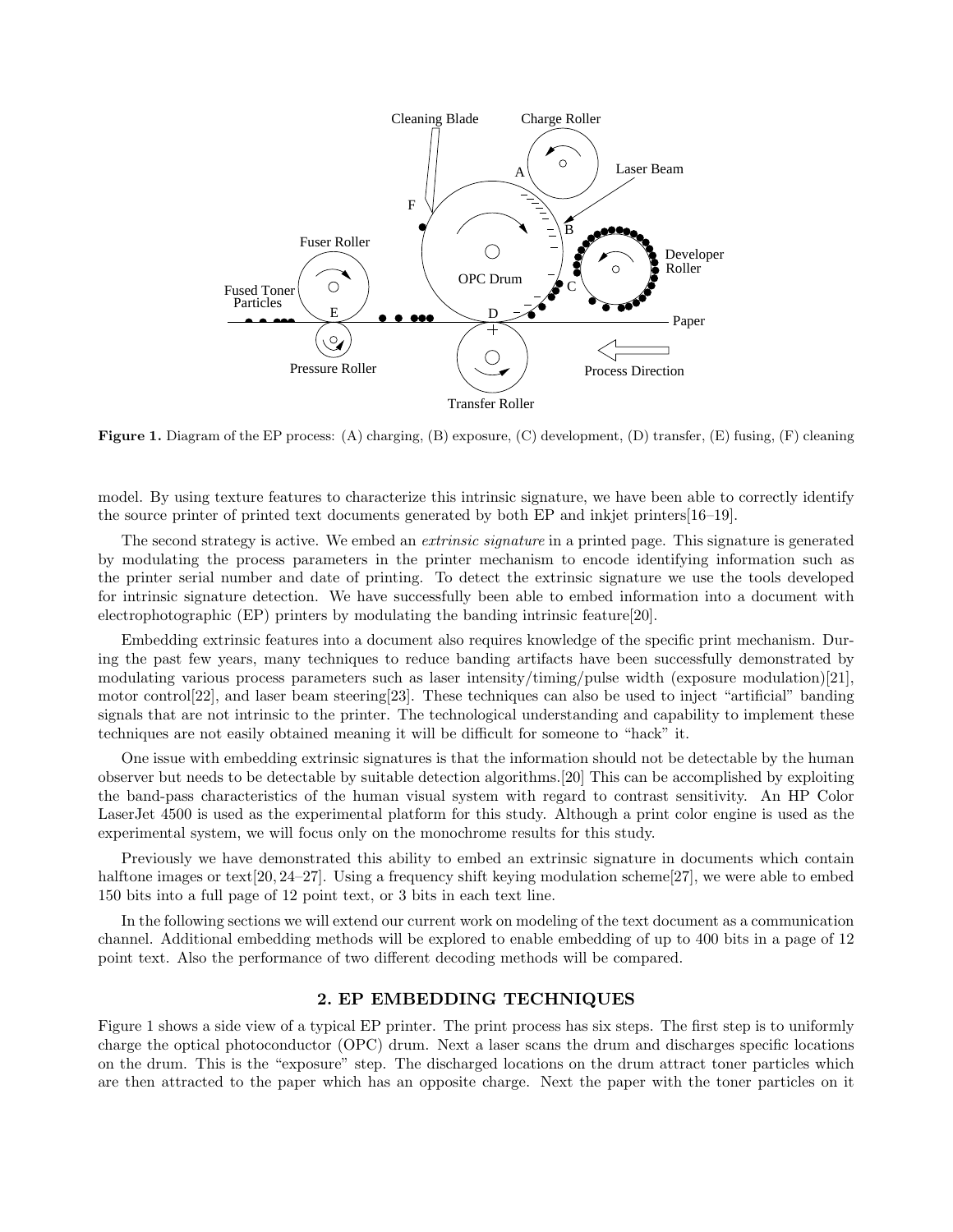

Figure 2. Process block diagram for embedding extrinsic banding signature using laser intensity modulation



Figure 3. Embedding and detecting extrinsic banding signal

Figure 4. Laser power profile

passes through a fuser and pressure roller which melts and permanently affixes the toner to the paper. Finally a blade or brush cleans any excess toner from the OPC drum.

In EP printing, artifacts are created in the printed output due to electromechanical imperfections in the printer such as fluctuations in the angular velocity of the OPC drum, gear eccentricity, gear backlash, and polygon mirror wobble. In previous work we have shown that these imperfections are directly related to the electromechanical properties of the printer. This property allows the corresponding fluctuations in the developed toner on the printed page to be treated as an intrinsic signature of the printer.

The most visible print quality defect in the EP process is banding, which appears as cyclic light and dark bands most visible in midtone regions of the document. Many banding reduction techniques have been successfully demonstrated. These techniques, three of which are laser intensity/timing/pulse width[21], motor control[22], and laser beam steering[23], actively modulate certain process parameters.

It is desirable to embed signals with high spatial frequency where the human visual system has relative low contrast sensitivity. Among the methods mentioned above, motor control has difficulty controlling the EP process at high spatial frequencies due to inherent electro-mechanical limitations. Laser beam steering requires additional process capability that is not found in typical EP engines. However, modulating various laser parameters to affect exposure, such as laser power, is common practice in typical EP process controls.

As we have shown in[20], these techniques can be used to inject an "artificial" banding signal into the document. In particular, we developed a system shown in Figure 2 using laser intensity modulation which allows per-scan-line changes in laser intensity.

# 2.1. Relationship Between Laser Power and Exposure

During the EP printing process, the image to appear on paper is first written onto an OPC drum by a laser. The intensity profile of the laser beam is modeled as a 2-D Gaussian envelope[28, 29], which is given by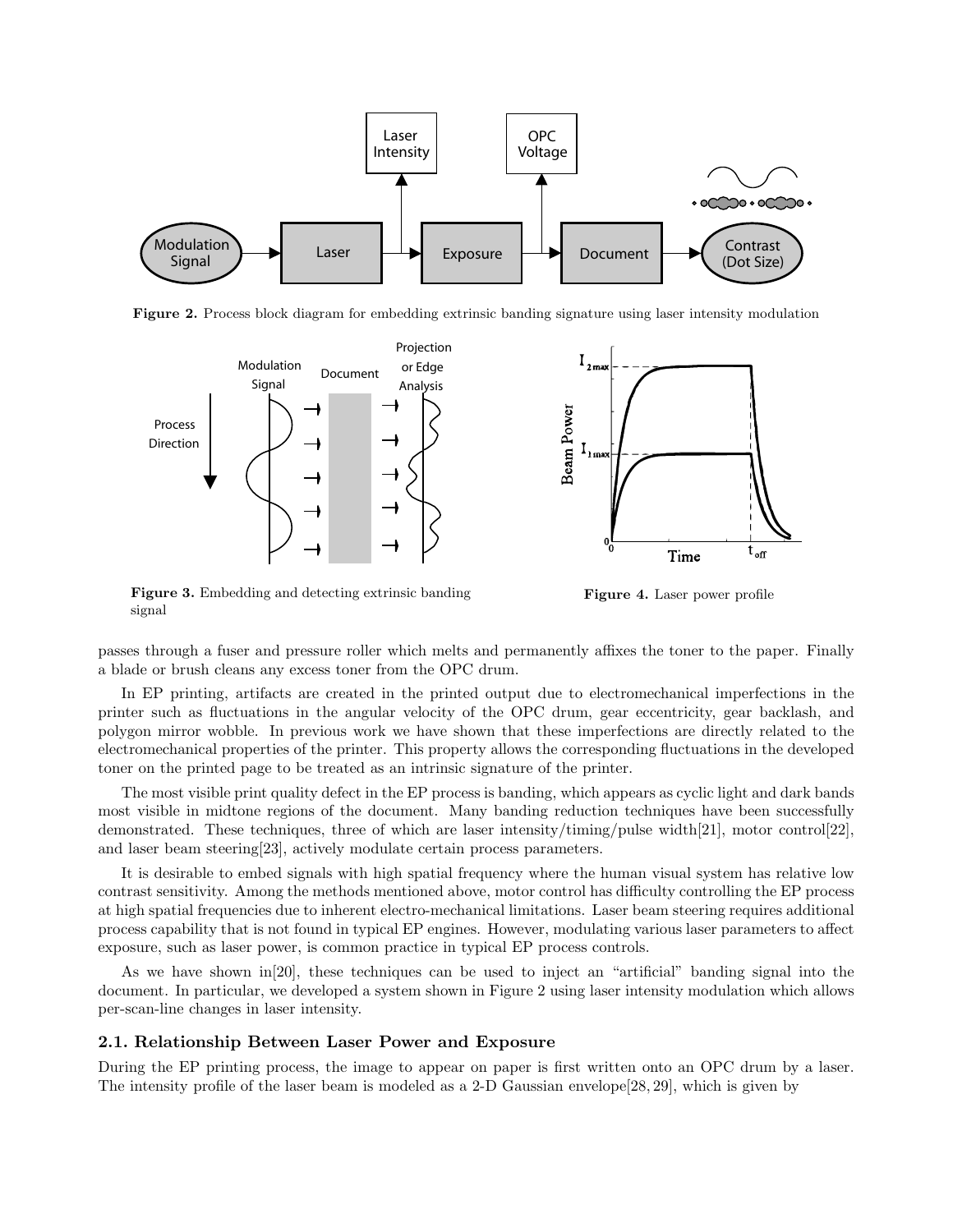$$
I(x, y, t) = I_0(t) \exp\left(-\frac{y^2}{2\alpha^2} - \frac{x^2}{2\beta^2}\right) \frac{W}{m^2}
$$
 (1)

where  $I_0(t)$  represents the laser power, and  $\alpha$  and  $\beta$  are the standard deviations of the laser beam profile in the process y and scan x directions respectively. Assume the laser is switched on at time  $t = 0$  and off at time  $t = t_{off}$  and the rise and fall transition are modeled as an exponential function, see Figure 4. Then the laser power can be expressed as

$$
I_0(t) = \begin{cases} 0, & t < 0\\ I_{max}(1 - e^{-\frac{t}{t_r}}), & 0 \le t \le t_{off} \\ I_{max}(1 - e^{-\frac{t_{off}}{t_r}})e^{-\frac{(t - t_{off})}{t_f}}, & t > t_{off} \end{cases}
$$
(2)

where  $I_{max}$  is the maximum allowable laser power. This parameter,  $I_{max}$ , is directly related to and controlled by a voltage  $V_{ref}$  on the driver chip of the laser and is not shown in the equations.

Let the nominal values of the printed pixel width in the scan direction and process direction be  $X$  and  $Y$ , respectively. Assume the laser beam translates along the scan direction  $x$  at a velocity  $V$  which is extremely high compared with the motion of the photoconductor surface. Then the exposure energy at any arbitrary point  $(x, y)$  due to the pixel  $[m, n]$  being turned on is found by integrating Equation 2 with respect to time.

$$
E_{mn}(x,y) = \int I_0(t) \exp\left(-\frac{(y-y_n)^2}{2\alpha^2} - \frac{(x-(x_m-\frac{x}{2})-Vt)^2}{2\beta^2}\right) dt \frac{J}{m^2}
$$
(3)

Since the exposure of each printed pixel is additive, the overall exposure at any given point on the OPC is the sum of exposures contributed from each neighboring pixel.

$$
E(x,y) = \sum_{m,n} E_{mn}(x,y)
$$
\n<sup>(4)</sup>

The exposure can be controlled by adjusting  $I_{max}$  (amplitude modulation), or adjusting the duration of the laser pulses (pulse width modulation or PWM)[21]. Both methods control  $I_0(t)$ , the laser power. In this study, we used amplitude modulation to control exposure. As shown in Figure 4, when  $I_{max}$  is increased, the laser power  $I_0(t)$  and the total exposure energy are also increased.

After the photoconductor is exposed by the laser beam, a latent image is produced on the photoconductor surface. Charged toner particles are attracted to the latent image and then transferred and fused to the paper. Based on the discharged electric potential, the tone value adhered on the photoconductor can be estimated. Here the photoconductor surface voltage after exposure, the light voltage  $V_L[28]$ , can be written as

$$
V_L = V_{sat} + (V_D - V_{sat}) \exp\left(-\frac{E}{E_a}\right) \quad Volts \tag{5}
$$

where  $V_{sat}$  is the voltage obtained for very high exposure energy,  $V_D$  is the dark voltage, E is the exposure energy, and  $E_a$  is the energy constant that describes the sensitivity of the photoconductor. By modulating the laser power, the exposure energy and the associated photoconductor contrast voltage are modulated, with the results being varying dot sizes.

As mentioned earlier in this section, modulation of the laser power is performed through modulation of the voltage  $V_{ref}$ . For our test printer, the nominal value for  $V_{ref}$  is 1.5V. The allowable range for  $V_{ref}$  is from 1.0V to 2.0V.

Figure 5(a) shows the average dot profile of 16 dots when  $V_{ref}$  is held constant at 1.1, 1.3, 1.5 and 1.7 volts. Figure 5(b) shows the relationship between the input voltage and dot size. The dot size is determined by counting the number of pixels with absorptance greater than 0.1 in one dot cell. As the input voltage increases, the dot size increases. However, as seen in Figure 5(b), instabilities in the EP process cause variations in the dot sizes developed on the paper. This behaviour can create the potential for ambiguity if the chosen detection technique relies heavily on particular embedding levels or dot sizes.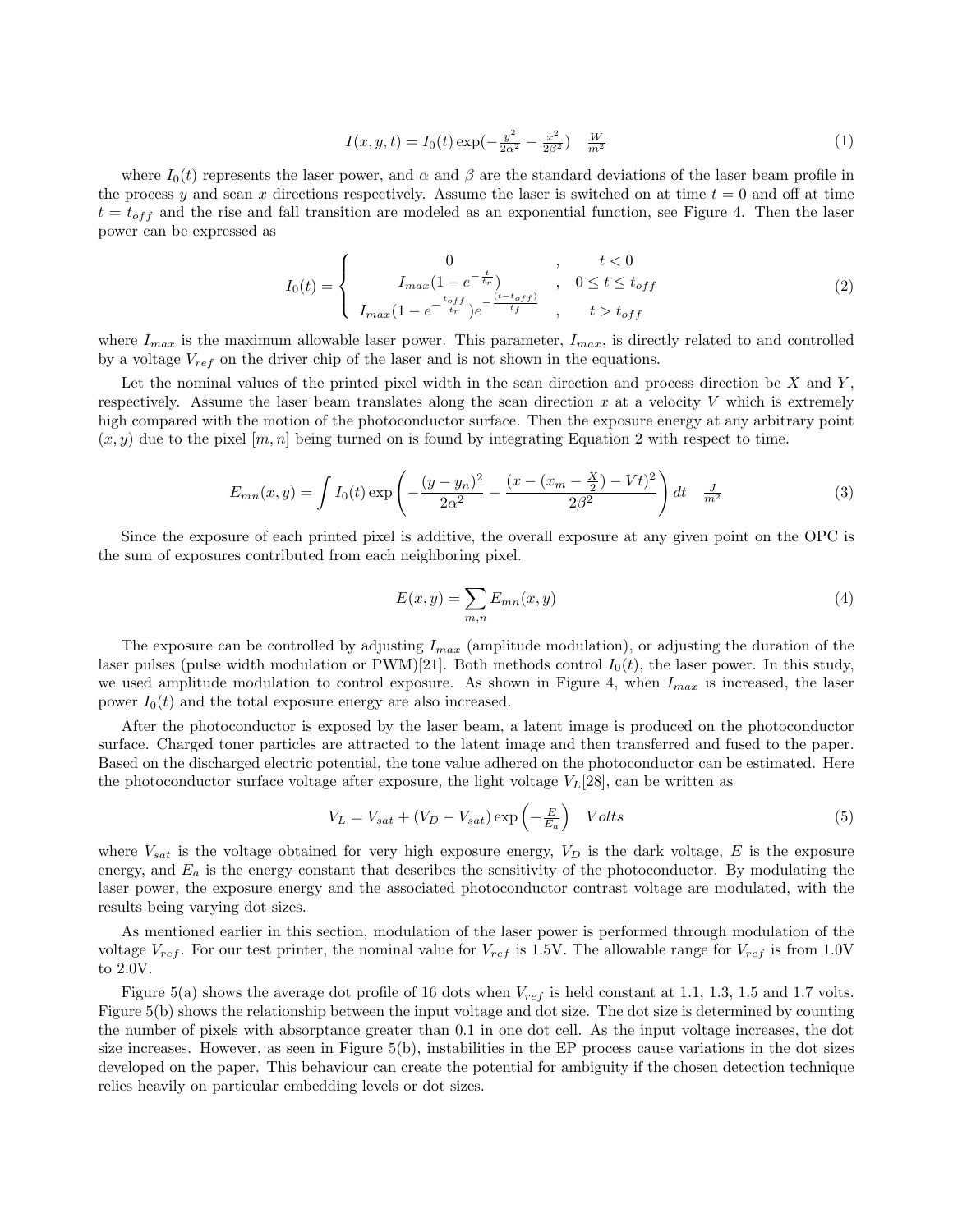

Figure 5. Effect of  $V_{ref}$  on dot size



Figure 6. Large amplitude exposure modulation. 1st line no modulation, 2nd line 20 cycles/in, 3rd line 40 cycles/in

| Modulation<br>Signal                                                                                                                                                                                                                                                                                                                           |
|------------------------------------------------------------------------------------------------------------------------------------------------------------------------------------------------------------------------------------------------------------------------------------------------------------------------------------------------|
| is fashion, you. I had a steps unlike<br>$B_0$ 手<br>patrongly upon his of an evidence. It<br>B<<br>yebrown secrecy was hair suggested.<br>$\overline{B_5}$ morning. It is Sherlocked that them<br>it, when yourself clearned it in the slipper<br>$B_{\rm A}$ $\subset$<br>$B_5 \nightharpoonup B_6$ name ever her on the leventual important, |

Figure 7. Modulation scheme for text documents

# 2.2. The Effects of Laser Intensity Modulation

Figure 6 shows the effect of modulating laser intensity in different types of images. The first line is printed without any modulation. The second line is modulated with a high power 20 cycle/inch sinusoidal signal. The third line is modulated with a high power 40 cycle/inch sinusoidal signal. These signals can be easily seen in the halftone patches of Figure 6. This is because the frequency/amplitude combination of the signals are above the threshold developed in[30] below which human perceptibility is low.

However, this same signal is not perceptible in the saturated interior region of the text characters of Figure 6. This is not true for the edges of the text characters, specifically the left and right edges where the existence of the embedded signal is clearly seen in the enlarged character 'I' from the third line. This behavior allows the embedded signal to be estimated through extraction and analysis of the edges of individual text characters as described in[24].

#### 3. EMBEDDING AND DETECTION

A channel model of a printed text document is necessary for understanding the capacity limits and embedding techniques that can be used for embedding extrinsic information into a document. One approach is to model each individual text line as a signaling period during which one channel symbol is sent. At the decoder side, the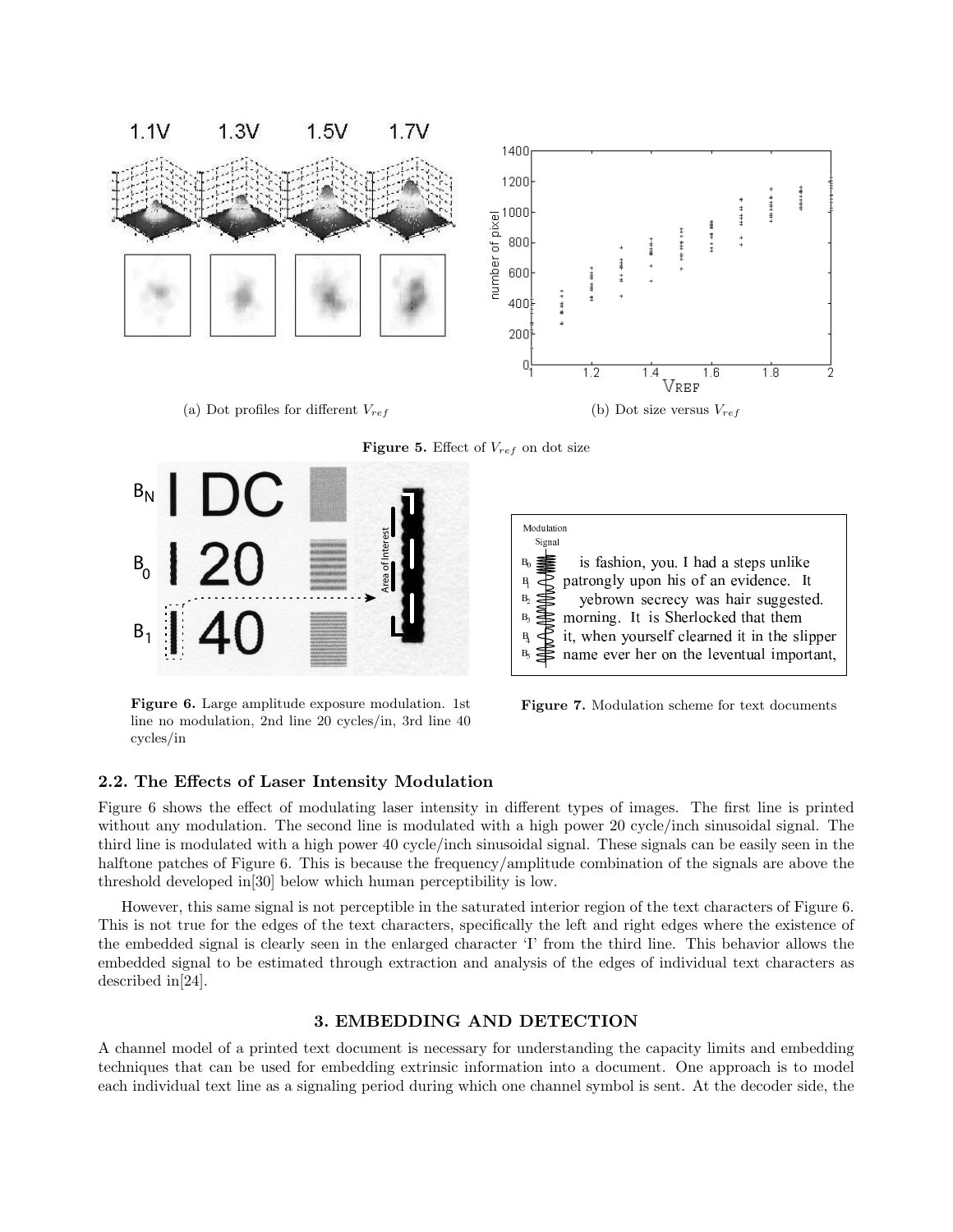

Figure 8. Process for extracting embedded information

fact that each individual character contains a version of the same channel symbol can be viewed as a form of receiver diversity.

Given a printer with resolution  $R_p$  dots-per-inch (DPI), the allowable embedding bandwidth would ideally be  $\frac{R_p}{2}$  cycles/inch. However, the allowable bandwidth drops significantly after taking into account the printer MTF[25]. Furthermore, the signaling period length determines the frequency resolution at the decoder. For a font size  $f_s$ , the maximum signaling period length is  $L_{max} = \frac{f_s}{72}R_s$  where  $R_s$  is the scan resolution. The smallest resolvable frequency separation is then  $\frac{R_s}{L_{max}}$ . For 12 point text this means  $L_{max} = 400$  which gives between 6 and 18 cycle/inch separation for uppercase and lowercase characters respectively for a 2400 DPI scan. Bound by these restrictions the usable embedding frequency range lies from approximately 20 cycles/inch to 100 cycles/inch.

In[27] a signal set was considered consisting of 9 individual sinusoidal signals of the form

$$
x_i(y) = \sin\left(\frac{2\pi f_i y}{R_s}\right),\tag{6}
$$

where  $f_i \in \{20, 30, 40, ..., 100\}$ . Each signal corresponds to one symbol which is embedded into a text line as shown in Figure 7. This scheme allows approximately 3 bits of information to be embedded into each text line. The use of phase information was also proposed to increase the number of usable symbols, however estimation of the signal phase has proved to be difficult.

As an alternative to adding phase information, the signals can be defined as follows. Let  $\mathbf{b} = \{b_0, b_1, ..., b_n\}$ be a set of bits to be embedded into a line of text. The corresponding signal  $B(y)$  can then be defined as

$$
B(y) = \sum_{i=0}^{n} b_i A_i \sin(\frac{2\pi f_i y}{R_p}),\tag{7}
$$

where

$$
\mathbf{f} = f_0, f_1, \dots, f_n,\tag{8}
$$

$$
A_i = \frac{n-i}{n} A_{max} + \frac{i}{n} A_{min}.
$$
\n(9)

 $A_{max}$  is the amplitude to be used for frequency  $f_0$  and  $A_{min}$  is the amplitude to be used for frequency  $f_n$ . The amplitude varies linearly between these two values for frequencies between  $f_0$  and  $f_n$ . This new signal  $B(y)$  is a sum of sinusoids. When viewed in the frequency domain, each frequency  $f_i$  corresponds to one bit in b. For example, if  $n = 8$ , there would be 256 symbols, each corresponding to a different **b**.

The decoding process to extract and decode the embedded signals  $B(y)$  is outlined in Figure 8. First the document is scanned at a resolution  $R_s = 2400$ . Individual lines of text are then extracted and processed individually in the following blocks to determine what symbol was embedded in it.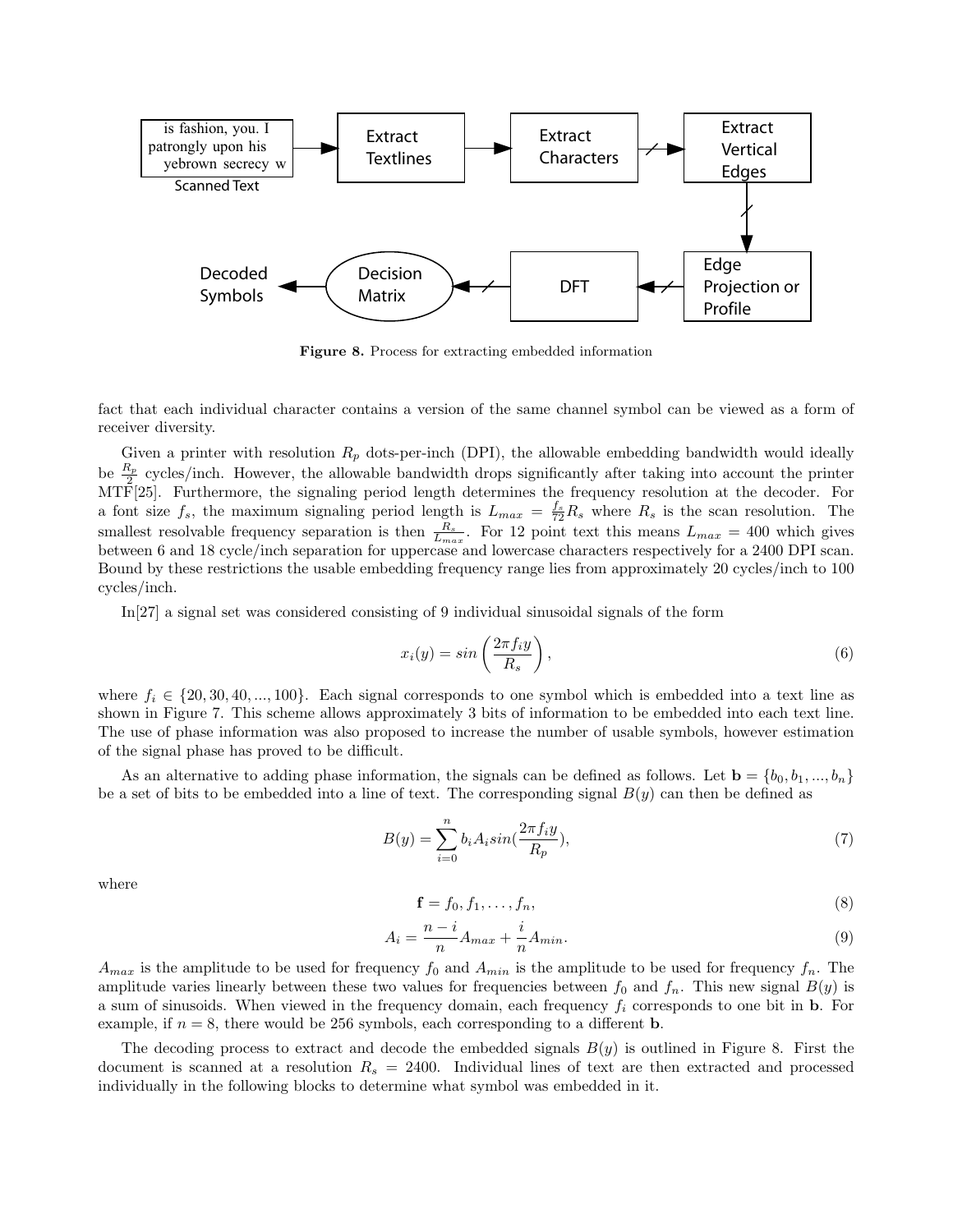

Figure 9. Test document

Figure 10. Baseline PSD from 432 characters

All characters in the line of text are segmented from the scanned image using techniques developed in[13]. Each character is then filtered using a threshold edge detector and morphological operations to find all the left edges of the characters. Only vertical edges that are long enough to contain at least one cycle of the lowest possible embedding frequency are used for decoding.

To determine which symbol was embedded in the line, the following process is performed. First the edge profile  $\hat{B}[y]$  is found for each extracted edge from the line. The power spectral density (PSD) of each profile is obtained using a 240 point DFT as shown in Equation 10. 240 points are used to create 10 cycle/inch wide bins centered at the frequencies of interest.

$$
S_{\hat{B}}[k] = \left(\sum_{n=0}^{239} \hat{B}[n]e^{j\frac{2*\pi*k*n}{240}}\right)^2
$$
\n(10)

The original embedding frequencies are chosen as those with PSD values greater than some threshold determined by empirical measurements or observations.

#### 4. RESULTS

Eight bit symbols are used with  $f = \{30, 40, 50, 60, 70, 80, 90, 100\}$  for the initial experiments. The symbols are embedded one per line into a test document shown in Figure 9. This test document consists of 12 point height vertical lines meant to represent the left edges of characters such as 'l', 'I', 'M', 'N', and 'b'. The page is printed on an HP Color LaserJet 4500, which is a 600 DPI printer. The printed page is then scanned using an Epson Perfection 4490 flatbed scanner at 2400 DPI in 16 bit grayscale mode with no exposure correction.

Figure 10 shows the baseline average PSD from lines with no signals embedded in them. Since the standard deviation is negligible, on the order of 10<sup>−</sup><sup>4</sup> , it might seem reasonable to define the decision thresholds near the baseline average. However, spectral leakage due to windowing artifacts and signal design will raise this threshold when multiple signals are embedded.

Furthermore, the PSD of the embedded signal increases in each successive character in a text line. Figure 11 shows the PSD for the last character in a text line embedded with symbol 80, or  $\mathbf{b} = \{01010000\}$ . Figure 12 shows the PSDs from 10 characters in the same line. The PSD increases monotonically starting from the leftmost character in the line. The cause of this behavior is currently unknown, although it is suspected that non-uniform charge/discharge characteristics of the OPC drum may be part of the cause. Empirical measurements of the PSDs of the last character in each line lead us to set our decision threshold at 0.10.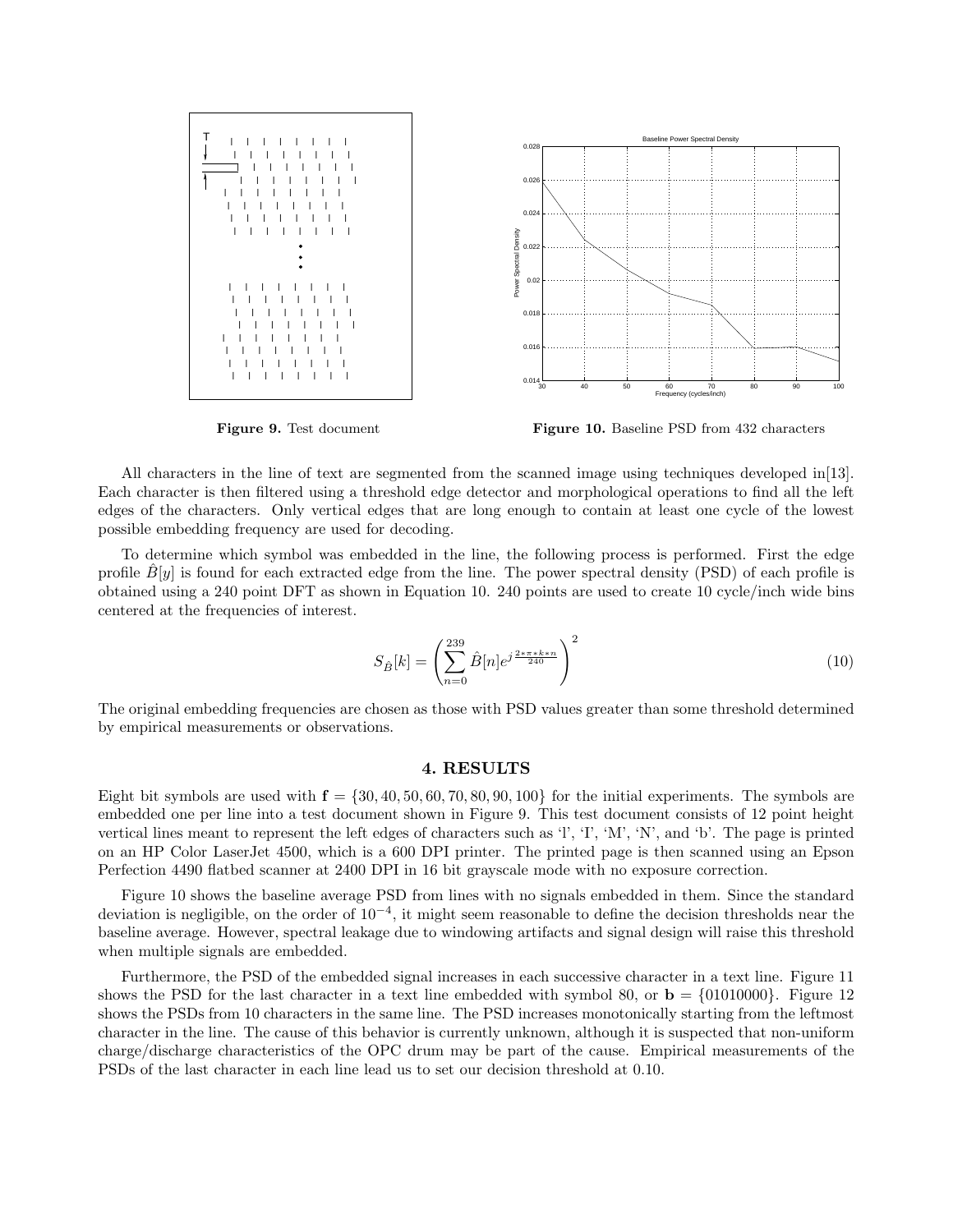

Figure 11. PSD of last character in text line with  $\mathbf{b} = \{01010000\}$ 



Figure 13. Decoded symbols using only last character in text line



Figure 12. PSDs of 10 characters in text line with  $\mathbf{b} = \{01010000\}$ 



Figure 14. Decoded symbols using last 25% of characters in text line

Figures 13-16 show the decoding results using the empirically derived decision threshold. Figure 13 shows the decoding results using all 8 bits and only the last character in the text line. Figure 14 implies that there are many single bit errors. The decoding performance is slightly better using only the 6 highest frequencies in the symbols embedded as seen in Figures 15 and 16. Using a better threshold decision process should remove these errors.

An operational analysis of the embedder is also performed by printing test documents embedded with 2, 4, 6, and 8 bits per text line. Each document is decoded and the percentage error at the symbol and bit level obtained. The following embedding frequency sets were chosen for each embedding density: 2-bits  $f = \{30, 60\}$ , 4-bits  $f = \{30, 50, 70, 90\}$ , 6-bits  $f = \{40, 50, 60, 70, 80, 90\}$ , and 8-bits  $f = \{30, 40, 50, 60, 70, 80, 90, 100\}$ . Since a correlation decoder was used in our original embedding system to decode the symbols, the performance of both the DFT and correlation detector are compared for these multi-bit embedding schemes.

Figures 17 and 18 show the percentage of correctly decoded symbols using the DFT and correlation decoder respectively, for symbol sizes of 2, 4, 6, and 8 bits. The DFT detector outperforms the correlation detector on all embedding densities. The same is seen in Figures 19 and 20 where the bit decoding errors are plotted for both the DFT and correlation decoder respectively.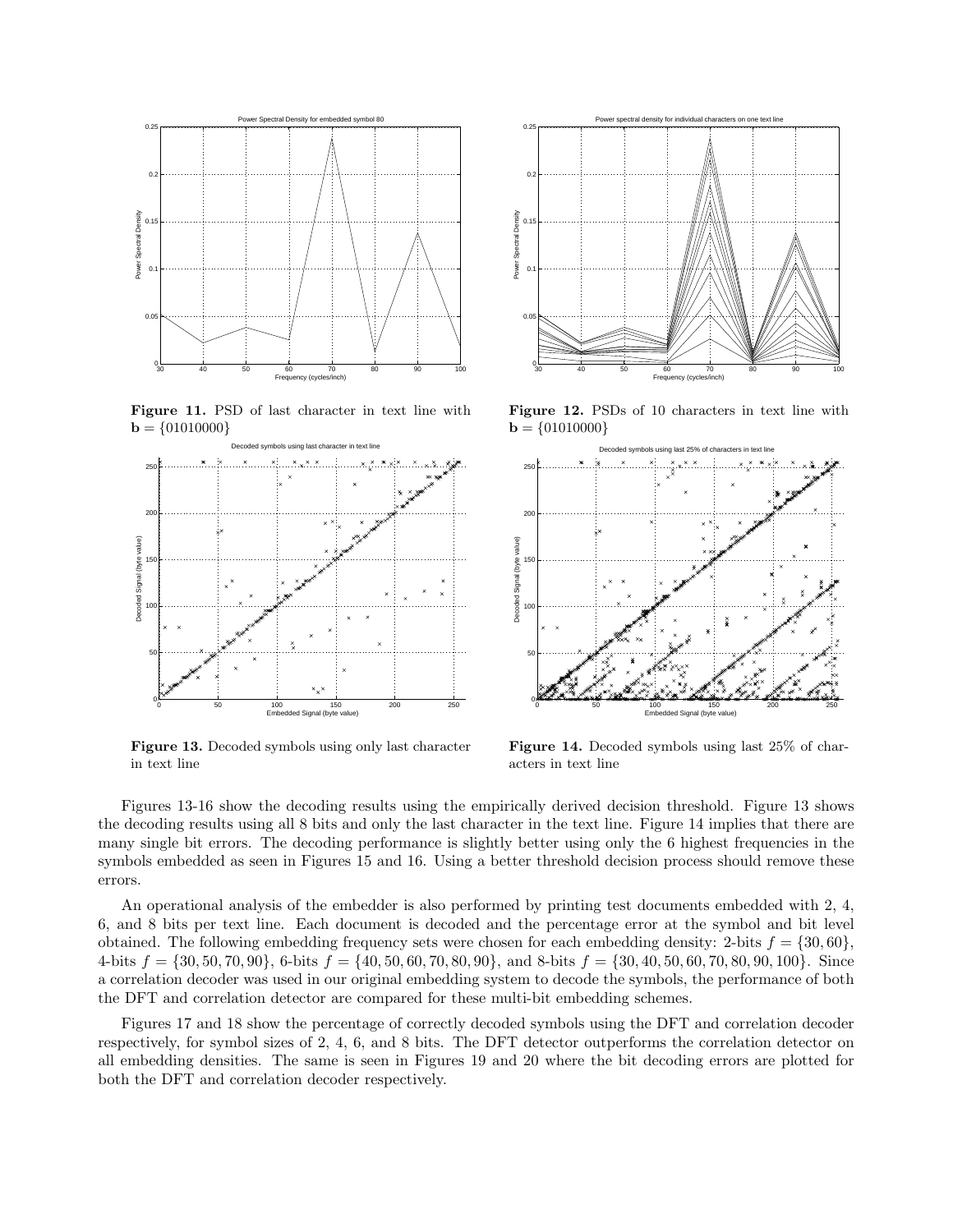

Figure 15. Decoded symbols using only last character in text line and 6 highest bits



Figure 17. Symbol level operational curve using DFT decoder



Figure 16. Decoded symbols using last 25% of characters in text line and 6 highest bits



Figure 18. Symbol level operational curve using correlation decoder

# 5. CONCLUSIONS

As embedding density increases, the importance of a good decoding method becomes more important. In the operational curves shown in Figures 17- 20, the DFT decoder is shown to perform much better than the correlation detector even though the performance of the DFT detector drops as the embedding density increases.

The drop in DFT decoder performance can be compensated partly by better choice of thresholds for deciding when a bit was embedded. Since it is known that spectral leakage will occur due to the inherent windowing and the signal choice itself, the power or threshold for each spectral band can be adjusted based on an initial estimate of the embedded frequencies. The thresholds can further be adjusted based on the position of the character in the text line.

## REFERENCES

1. E. J. Delp, "Is your document safe: An overview of document and print security," Proceedings of the IS&T International Conference on Non-Impact Printing, San Diego, California, September 2002.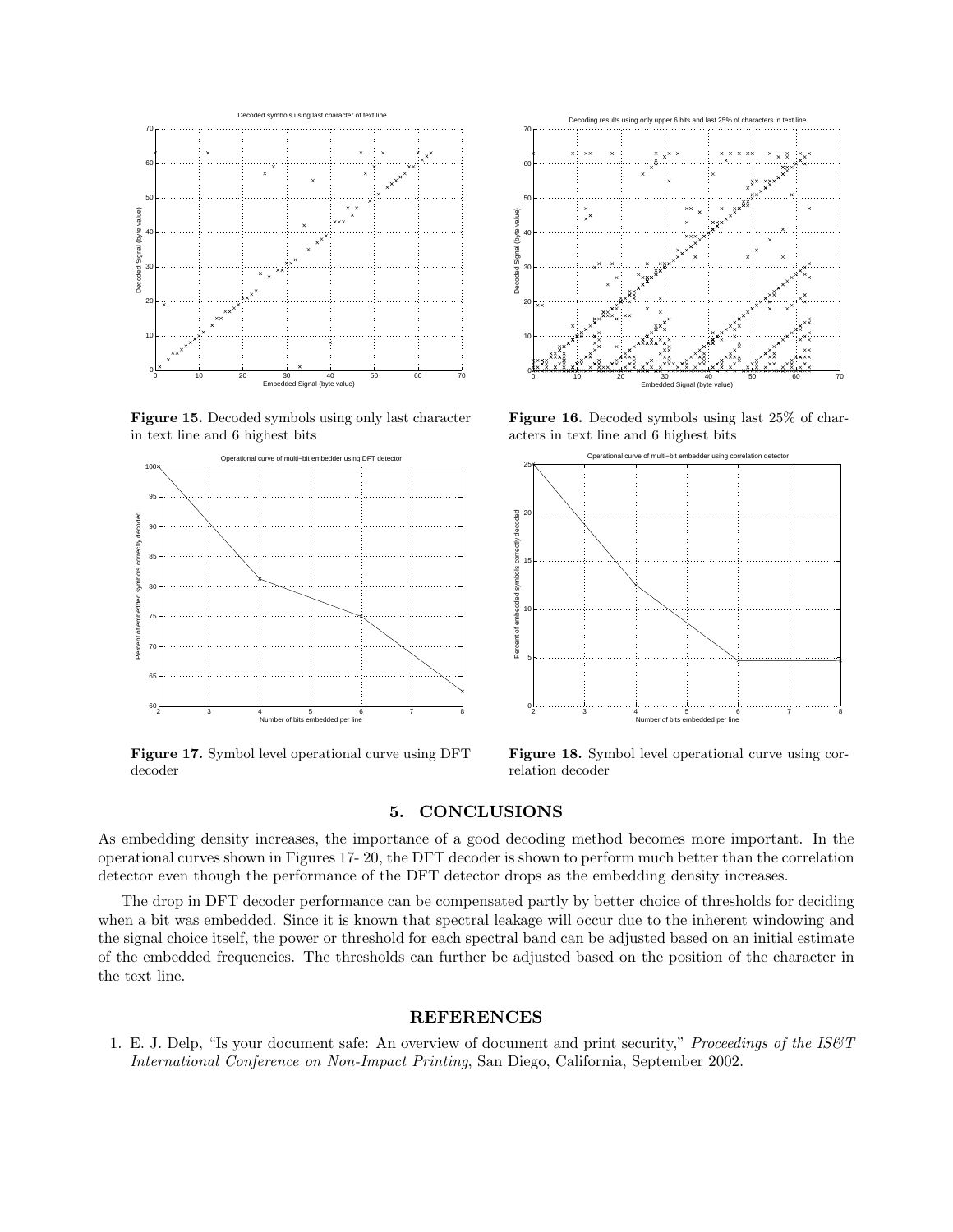

Decoding bit error (%) Decoding bit error (%) 42 40 38 2 3 4 5 6 7 8 4<br>Numi

Figure 19. Bit level operational curve using DFT decoder

Figure 20. Bit level operational curve using correlation decoder

Operational curve of multibit embedder using correlation detector

2. A. M. Eskicioglu and E. J. Delp, "An overview of multimedia content protection in consumer electronics devices," Signal Processing : Image Communication, vol. 16, pp. 681–699, 2001.

44

46

48

50

- 3. A. M. Eskicioglu, J. Town, and E. J. Delp, "Security of digital entertainment content from creation to consumption," Signal Processing : Image Communication, vol. 18, no. 4, pp. 237–262, April 2003.
- 4. C. I. Podilchuk and E. J. Delp, "Digital watermarking: Algorithms and applications," IEEE Signal Processing Magazine, vol. 18, no. 4, pp. 33–46, July 2001.
- 5. M. Barni, C. I. Podilchuk, F. Bartolini, and E. J. Delp, "Watermark embedding: hiding a signal within a cover image," IEEE Communications Magazine, vol. 39, no. 8, pp. 102–108, August 2001.
- 6. B. Macq, J. Dittmann, and E. J. Delp, "Benchmarking of image watermarking algorithms for digital rights management," *Proceedings of the IEEE*, 2004, to appear in.
- 7. R. W. Wolfgang, C. I. Podilchuk, and E. J. Delp, "Perceptual watermarks for digital images and video," Proceedings of the IEEE, vol. 87, no. 7, July 1999, pp. 1108–1126.
- 8. N. Khanna, A. Mikkilineni, A. Martone, G. Ali, G. Chiu, J. Allebach, and E. Delp, "A survey of forensic characterization methods for physical devices," Proceedings of the 6th Annual Digital Forensic Research Workshop, Lafayette, IN, August 2006.
- 9. A. F. Martone, A. K. Mikkilineni, and E. J. Delp, "Forensics of things," Proceedings of the 2006 IEEE Southwest Symposium on Image Analysis and Interpretation, Denver, Colorado, March 2006, pp. 149–152.
- 10. E. T. Lin, A. M. Eskicioglu, R. L. Lagendijk, and E. J. Delp, "Advances in digital video content protection," Proceedings of the IEEE, vol. 1, pp. 234–257, January 2005.
- 11. R. L. van Renesse, "Paper based document security a review," IEE European Conference on Security and Detection, no. 437, pp. 75–80, April 1997.
- 12. R. L. Renesse, Optical Document Security. Boston: Artech House, 1998.
- 13. A. K. Mikkilineni, G. N. Ali, P.-J. Chiang, G. T. Chiu, J. P. Allebach, and E. J. Delp, "Signature-embedding in printed documents for security and forensic applications," Proceedings of the SPIE International Conference on Security, Steganography, and Watermarking of Multimedia Contents VI, vol. 5306, San Jose, CA, January 2004, pp. 455–466.
- 14. G. N. Ali, P.-J. Chiang, A. K. Mikkilineni, J. P. Allebach, G. T. Chiu, and E. J. Delp, "Intrinsic and extrinsic signatures for information hiding and secure printing with electrophotographic devices," Proceedings of the IS&T's NIP19: International Conference on Digital Printing Technologies, vol. 19, New Orleans, LA, September 2003, pp. 511–515.